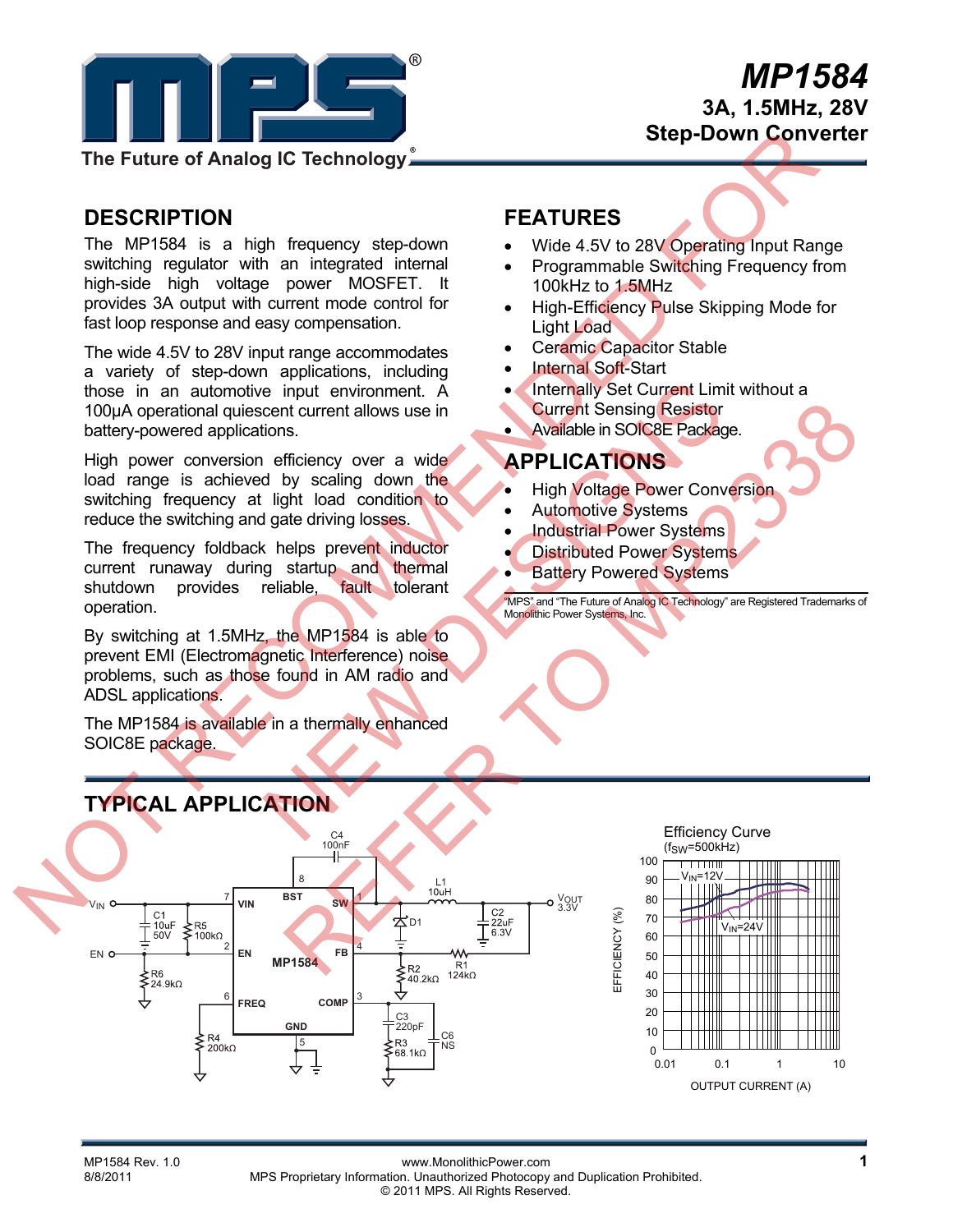

### **ORDERING INFORMATION**

|                                                                                           |                              | <b>ORDERING INFORMATION</b>                                        |                                                                                                                                                                                                                                                                                                                                     |
|-------------------------------------------------------------------------------------------|------------------------------|--------------------------------------------------------------------|-------------------------------------------------------------------------------------------------------------------------------------------------------------------------------------------------------------------------------------------------------------------------------------------------------------------------------------|
| Part Number*                                                                              | Package                      | <b>Top Marking</b>                                                 | Free Air Temperature $(T_A)$                                                                                                                                                                                                                                                                                                        |
| <b>MP1584EN</b>                                                                           | SOIC8E                       | <b>MP1584EN</b>                                                    | $-20$ °C to $+85$ °C                                                                                                                                                                                                                                                                                                                |
|                                                                                           |                              | * For Tape & Reel, add suffix -Z (e.g. MP1584EN-Z);                |                                                                                                                                                                                                                                                                                                                                     |
|                                                                                           |                              | For RoHS Compliant Packaging, add suffix -LF. (e.g. MP1584EN-LF-Z) |                                                                                                                                                                                                                                                                                                                                     |
|                                                                                           |                              | <b>PACKAGE REFERENCE</b>                                           |                                                                                                                                                                                                                                                                                                                                     |
|                                                                                           |                              | <b>TOP VIEW</b>                                                    |                                                                                                                                                                                                                                                                                                                                     |
|                                                                                           | SW<br>EN                     | <b>BST</b><br>$\boldsymbol{8}$<br><b>VIN</b>                       |                                                                                                                                                                                                                                                                                                                                     |
|                                                                                           | COMP<br>3<br>FB              | <b>FREQ</b><br>6<br>$5\overline{)}$<br><b>GND</b>                  |                                                                                                                                                                                                                                                                                                                                     |
| <b>ABSOLUTE MAXIMUM RATINGS (1)</b>                                                       |                              |                                                                    | Operating Junct. Temp $(T_J)$ -20°C to +125°C                                                                                                                                                                                                                                                                                       |
|                                                                                           |                              | Thermal Resistance <sup>(4)</sup>                                  | $\boldsymbol{\theta_{JA}}$<br>$\theta_{JC}$                                                                                                                                                                                                                                                                                         |
|                                                                                           |                              |                                                                    |                                                                                                                                                                                                                                                                                                                                     |
| <b>Continuous Power Dissipation</b><br>+25°C) <sup>(2)</sup>                              | $(T_A =$<br><u>2.5W</u> 2.5W | Notes:                                                             | 1) Exceeding these ratings may damage the device.<br>The maximum allowable power dissipation is a function of the<br>maximum junction temperature $T_J(MAX)$ , the junction-to-<br>ambient thermal resistance $\theta_{JA}$ , and the ambient temperature<br>T <sub>A</sub> . The maximum allowable continuous power dissipation at |
|                                                                                           |                              |                                                                    | any ambient temperature is calculated by $P_D(MAX)=(T_J(MAX)-T_J(MAX))$                                                                                                                                                                                                                                                             |
|                                                                                           |                              |                                                                    | $T_A$ )/ $\theta_{JA}$ . Exceeding the maximum allowable power dissipation<br>will cause excessive die temperature, and the regulator will go                                                                                                                                                                                       |
|                                                                                           |                              |                                                                    | into thermal shutdown. Internal thermal shutdown circuitry<br>protects the device from permanent damage.                                                                                                                                                                                                                            |
| <b>Recommended Operating Conditions (3)</b><br>Supply Voltage V <sub>IN</sub> 4.5V to 28V |                              | operating conditions.                                              | 3) The device is not guaranteed to function outside of its                                                                                                                                                                                                                                                                          |
|                                                                                           |                              | 4)                                                                 | Measured on JESD51-7, 4-layer PCB.                                                                                                                                                                                                                                                                                                  |
|                                                                                           |                              |                                                                    |                                                                                                                                                                                                                                                                                                                                     |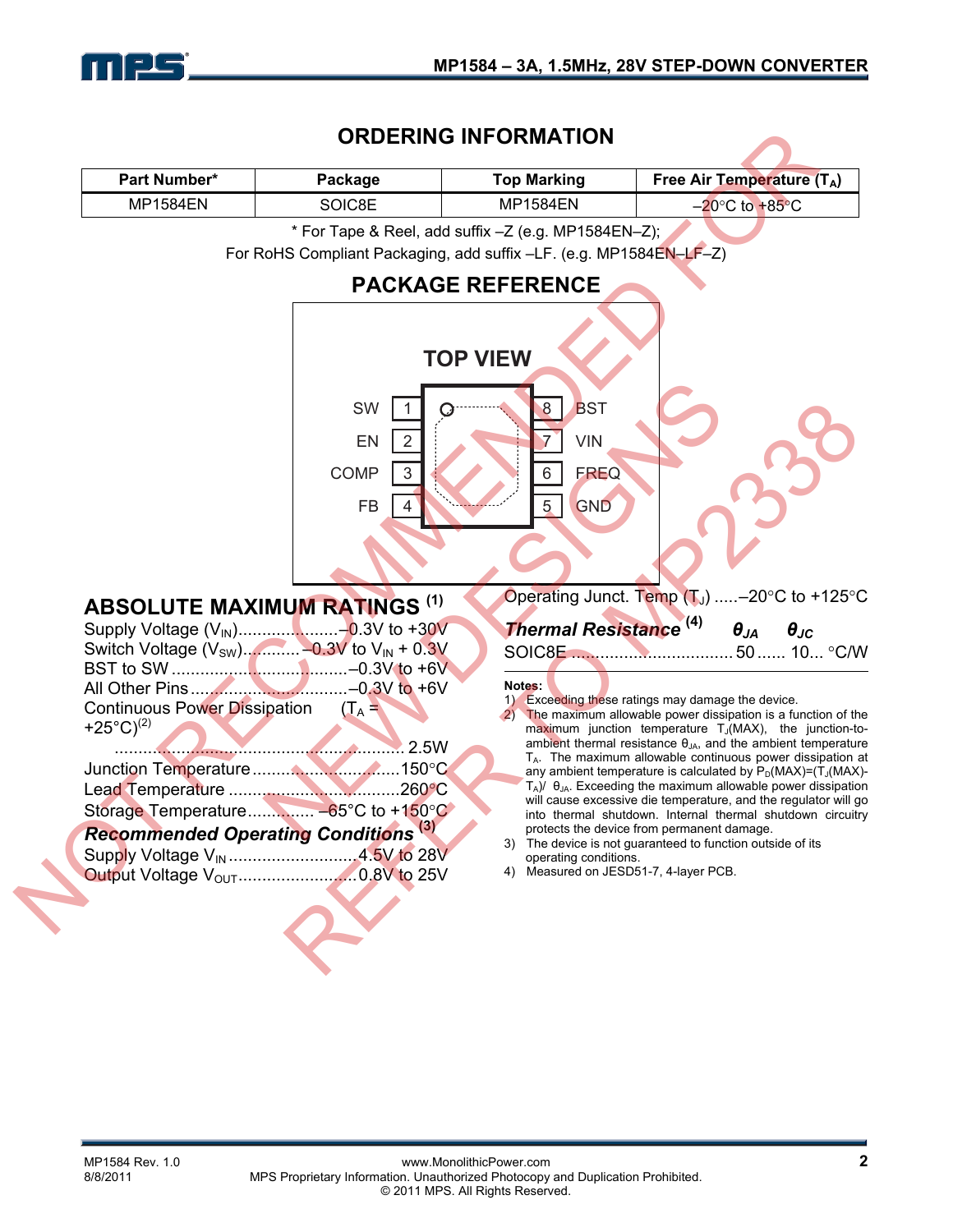

### **ELECTRICAL CHARACTERISTICS**

| Feedback Voltage<br>Upper Switch On Resistance   | Symbol       | <b>Condition</b>                             | Min   | <b>Typ</b> | <b>Max</b> | <b>Units</b>            |
|--------------------------------------------------|--------------|----------------------------------------------|-------|------------|------------|-------------------------|
|                                                  | $V_{FB}$     | $4.5V < V_{IN} < 28V$                        | 0.776 | 0.8        | 0.824      | V                       |
|                                                  | $R_{DS(ON)}$ | $V_{BST} - V_{SW} = 5V$                      |       | 150        |            | $m\Omega$               |
| <b>Upper Switch Leakage</b>                      |              | $V_{EN}$ = 0V, $V_{SW}$ = 0V, $V_{IN}$ = 28V |       | 1          |            | μA                      |
| <b>Current Limit</b>                             |              |                                              | 4.0   | 4.7        |            | A                       |
| <b>COMP</b> to Current Sense<br>Transconductance | $G_{CS}$     |                                              |       | 9          |            | AVV                     |
| Error Amp Voltage Gain <sup>(5)</sup>            |              |                                              |       | 200        |            | <b>V/V</b>              |
| Error Amp Transconductance                       |              | $I_{COMP} = \pm 3\mu A$                      | 40    | 60         | 80         | µA/V                    |
| Error Amp Min Source current                     |              | $V_{FB} = 0.7V$                              |       | 5          |            | μA                      |
| Error Amp Min Sink current                       |              | $V_{FB} = 0.9V$                              |       | $-5$       |            | μA                      |
| <b>VIN UVLO Threshold</b>                        |              |                                              | 2.7   | 3.0        | 3.3        | $\vee$                  |
| <b>VIN UVLO Hysteresis</b>                       |              |                                              |       | 0.35       |            | $\overline{\mathsf{V}}$ |
| Soft-Start Time <sup>(5)</sup>                   |              | $0V < V_{FB} < 0.8V$                         |       | 1,5        |            | ms                      |
| <b>Oscillator Frequency</b>                      |              | $R_{\text{FREQ}} = 100 \text{k}\Omega$       |       | 900        |            | kHz                     |
| Shutdown Supply Current                          |              | $V_{EN} = 0V$                                |       | 12         | 20         | μA                      |
| Quiescent Supply Current                         |              | No load, $V_{FB} = 0.9V$                     |       | 100        | 125        | μA                      |
| <b>Thermal Shutdown</b>                          |              |                                              |       | 150        |            | $\circ$ C               |
| Thermal Shutdown Hysteresis                      |              |                                              |       | 15         |            | $\circ$ C               |
| Minimum Off Time <sup>(5)</sup>                  |              |                                              |       | 100        |            | ns                      |
| Minimum On Time <sup>(5)</sup>                   |              |                                              |       | 100        |            | ns                      |
| <b>EN Up Threshold</b>                           |              |                                              | 1.35  | 1.5        | 1.65       | $\vee$                  |
| <b>EN Hysteresis</b>                             |              |                                              |       | 300        |            | mV                      |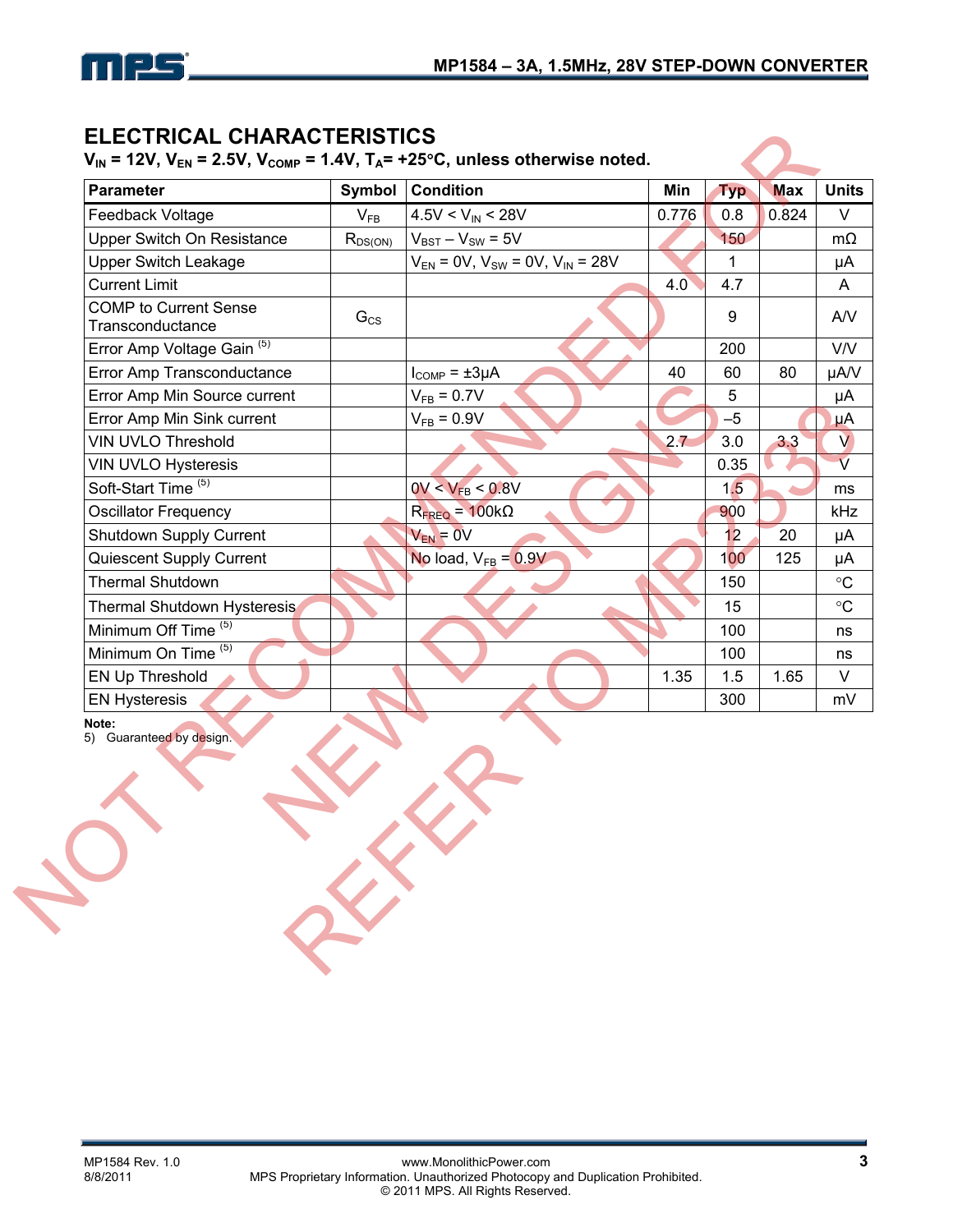

### **PIN FUNCTIONS**

| <b>SOIC</b><br>Pin#          | <b>Description</b><br><b>Name</b>                                                                                                                                                                                           |
|------------------------------|-----------------------------------------------------------------------------------------------------------------------------------------------------------------------------------------------------------------------------|
| SW<br>1                      | Switch Node. This is the output from the high-side switch. A low forward drop Schottky diode to<br>ground is required. The diode must be close to the SW pins to reduce switching spikes.                                   |
| EN<br>$\overline{2}$         | Enable Input. Pulling this pin below the specified threshold shuts the chip down. Pulling it up<br>above the specified threshold or leaving it floating enables the chip.                                                   |
| 3                            | Compensation. This node is the output of the error amplifier. Control loop frequency<br><b>COMP</b><br>compensation is applied to this pin.                                                                                 |
| <b>FB</b><br>4               | Feedback. This is the input to the error amplifier. The output voltage is set by a resistive divider<br>connected between the output and GND which scales down $V_{\text{OUT}}$ equal to the internal +0.8V<br>reference.   |
| 5<br>Pad                     | <b>GND</b><br>Ground. It should be connected as close as possible to the output capacitor to shorten the high<br>Exposed<br>current switch paths. Connect exposed pad to GND plane for optimal thermal performance.         |
| 6                            | Switching Frequency Program Input. Connect a resistor from this pin to ground to set the<br><b>FREQ</b><br>switching frequency.                                                                                             |
| $\overline{7}$<br><b>VIN</b> | Input Supply. This supplies power to all the internal control circuitry, both BS regulators and the<br>high-side switch. A decoupling capacitor to ground must be placed close to this pin to minimize<br>switching spikes. |
| <b>BST</b><br>8              | Bootstrap. This is the positive power supply for the internal floating high-side MOSFET driver.<br>Connect a bypass capacitor between this pin and SW pin.                                                                  |
|                              |                                                                                                                                                                                                                             |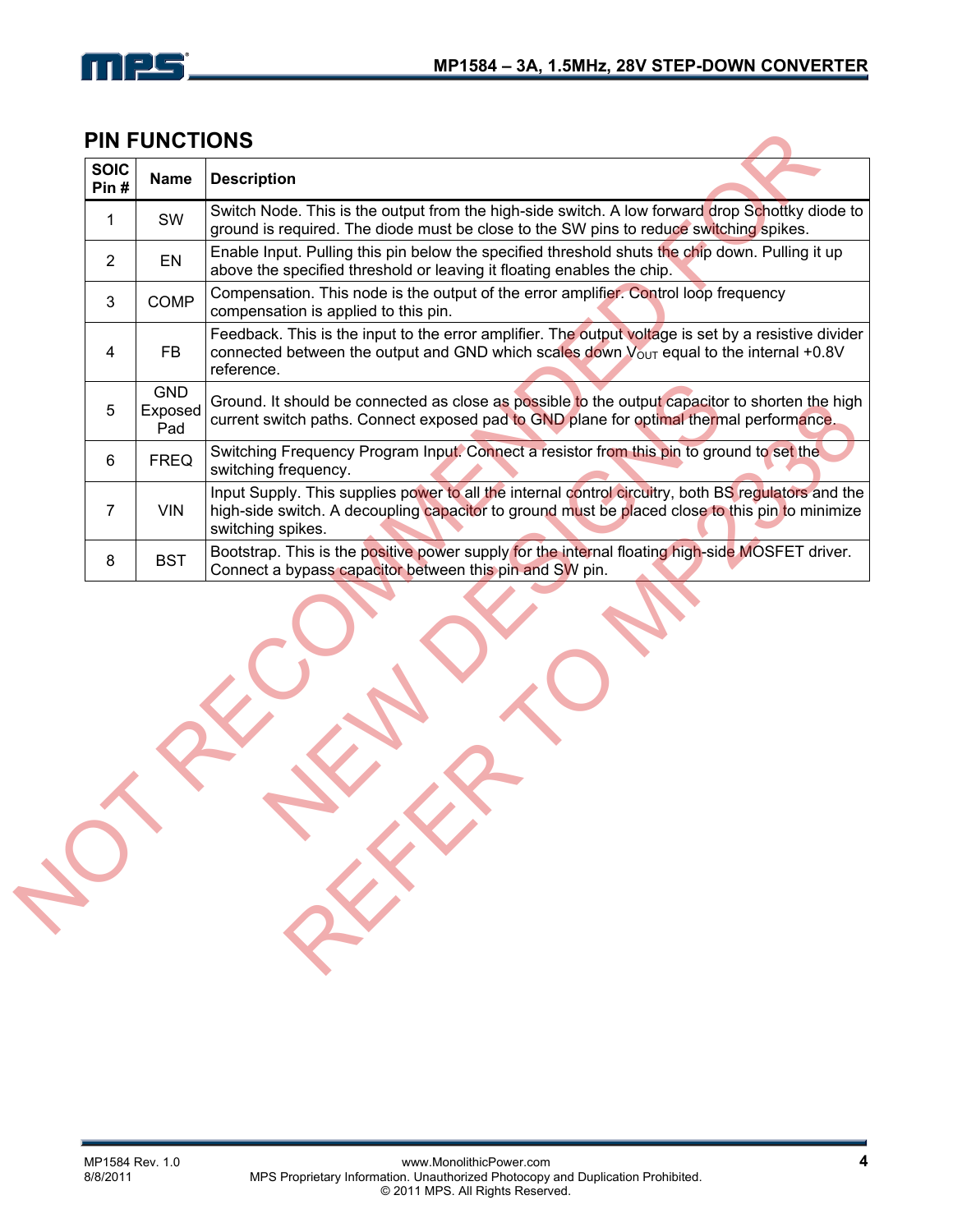

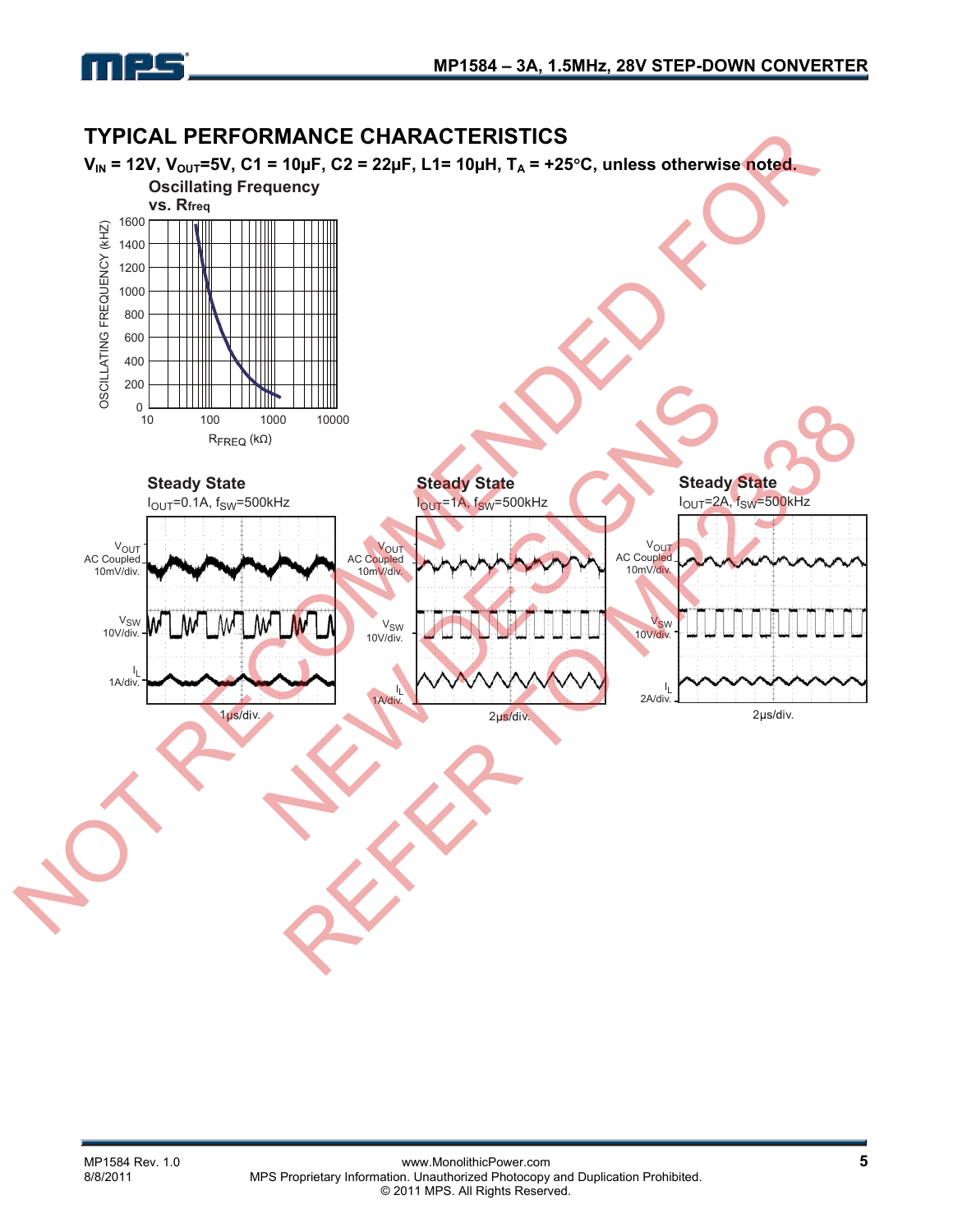#### **TYPICAL PERFORMANCE CHARACTERISTICS** *(continued)* TYPICAL PERFORMANCE CHARACTERISTICS (continued)<br>
V<sub>N</sub> = 12V, C i = 10µF, C2 = 22µF, L1 = 10µH, f<sub>30</sub> = 22µF, L1 = 100Hz, and T<sub>n</sub> = +25°C, unloss otherwise.<br>
Starting Starting Starting Starting Starting Starting Starting  $V_{IN}$  = 12V, C1 = 10µF, C2 = 22µF, L1 = 10µH,  $f_{SW}$ =500kHz, and  $T_A$  = +25°C, unless otherwise noted. **Shutdown Startup Startup**  $I<sub>OUT</sub> = 0.1A$  $I_{OUT}$  = 1A  $I<sub>OUT</sub> = 0.1A$ VEN VEN V<sub>EN</sub><br>.5V/div 5V/div. 5V/div. VOUT VOUT V<sub>OUT</sub><br>2V/div.<br>10V/div. 2V/div. 2V/div. V<sub>SW</sub> VSW 10V/div. 10V/div. New World Startup<br>
Mark Startup<br>
Web Startup<br>
Web Startup<br>
Web Startup<br>
Web Startup<br>
Web Startup<br>
Web Startup<br>
Web Startup<br>
Web Shutdow<br>
New Your 2A<br>
New Your Startup<br>
New Your Shutdow<br>
New Your Shutdow<br>
New Your Shutdow<br> REFERENCE RECOVERY ا<br>.1A/div I L  $I_{\rm L}$ 1A/div. 1A/div. 5ms/div. 1ms/div. 5ms/div. **Startup Shutdown Shutdown**  $I_{OUT} = 1A$  $I_{\text{OUT}} = 2A$  $I<sub>OUT</sub> = 2A$  $V_{EN}$ <br>5V/div.  $V_{EN}$ VEN 5V/div. 5V/div. V<sub>OUT</sub> VOUT VOUT 2V/div. 2V/div. 2V/div. V<sub>SW</sub> V<sub>SW</sub> VSW 10V/div. 10V/div. 10V/div. I L ا<br>.1A/div I L 2A/div. 2A/div. 5ms/div. **Short Circuit Entry Short Circuit Recovery**  $I<sub>OUT</sub> = 0.1A$  to Short  $I<sub>OUT</sub>$  = Short to 0.1A V<sub>OUT</sub><br>2V/div. V<sub>OUT</sub><br>2V/div. **diditations distribution district** dhilida dali dalidida I L l<sub>L</sub><br>.1A/div 1A/div. 200us/div. 200us/div.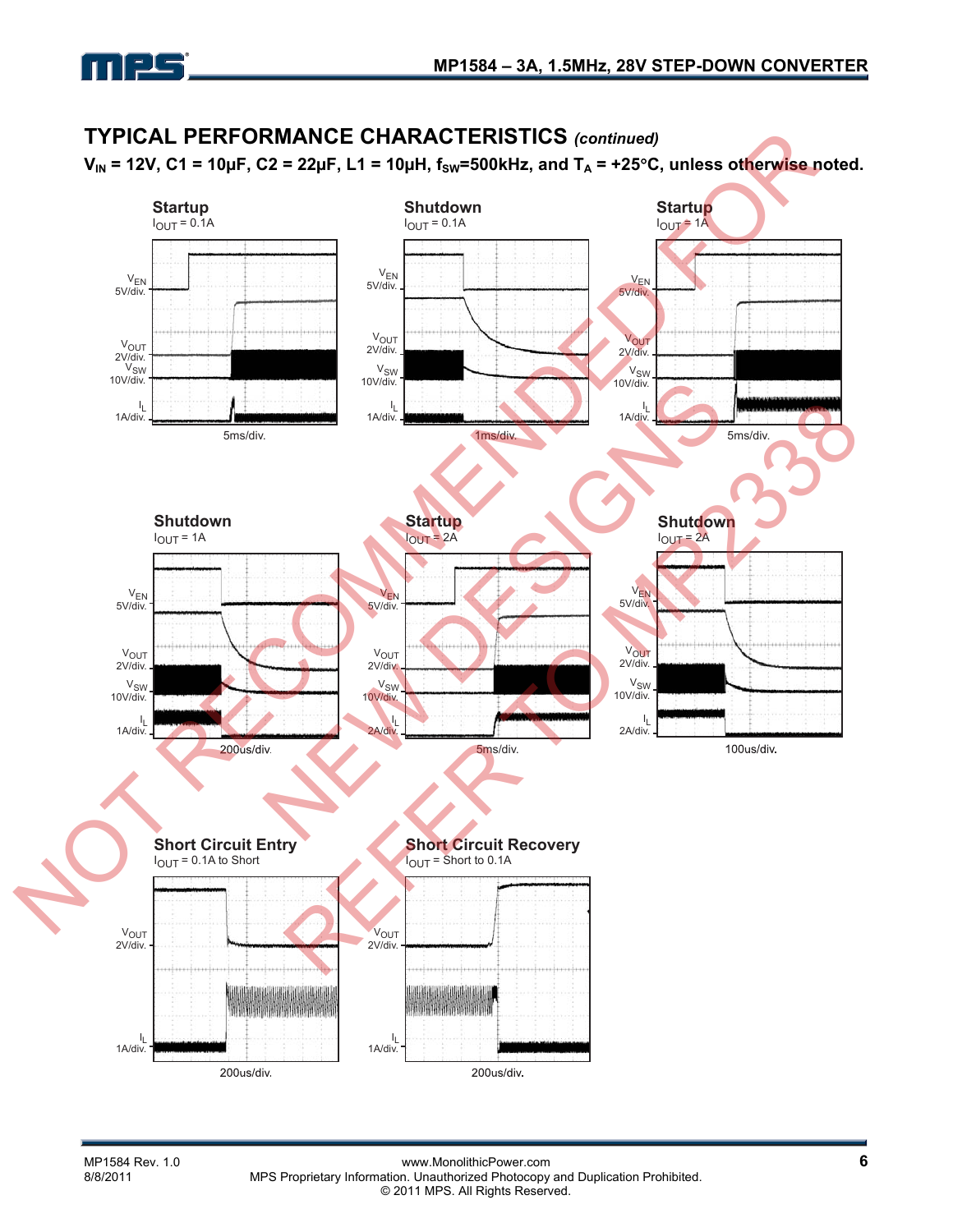

### **BLOCK DIAGRAM**



### **OPERATION**

The MP1584 is a variable frequency, non-synchronous, step-down switching regulator with an integrated high-side high voltage power MOSFET. It provides a highly efficient solution with current mode control for fast loop response and easy compensation. It features a wide input voltage range, internal soft-start control and precision current limiting. Its very low operational quiescent current makes it suitable for battery powered applications.

### **PWM Control**

At moderate to high output current, the MP1584 operates in a fixed frequency, peak current control mode to regulate the output voltage. A PWM cycle is initiated by the internal clock. The power MOSFET is turned on and remains on until its current reaches the value set by the COMP voltage. When the power switch is off, it remains off for at least 100ns before the next cycle starts. If, in one PWM period, the current in the power MOSFET does not reach the remains on, saving a turn-off operation.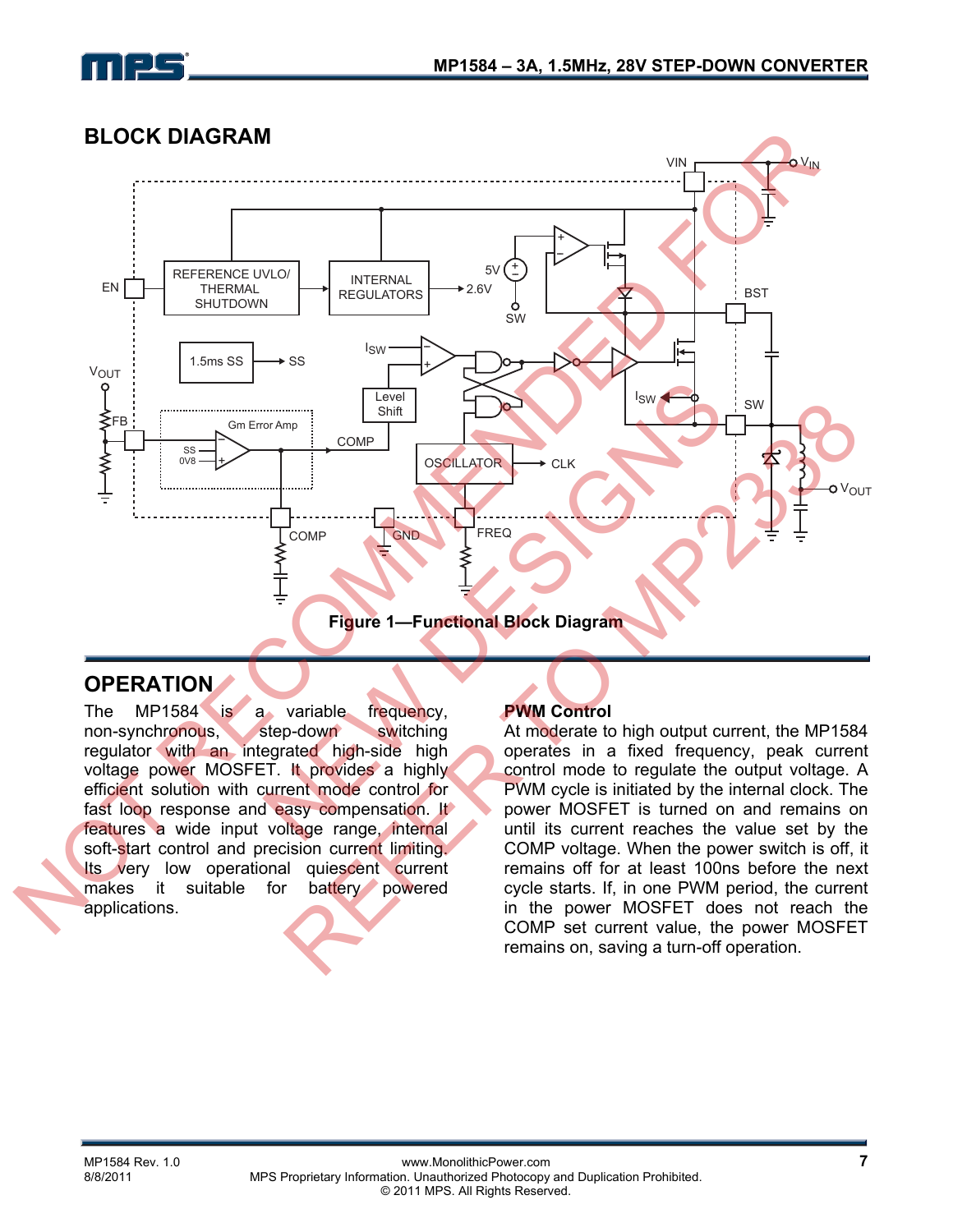

#### **Error Amplifier**

The error amplifier compares the FB pin voltage with the internal reference (REF) and outputs a current proportional to the difference between the two. This output current is then used to charge the external compensation network to form the COMP voltage, which is used to control the power MOSFET current.

During operation, the minimum COMP voltage is clamped to 0.9V and its maximum is clamped to 2.0V. COMP is internally pulled down to GND in shutdown mode. COMP should not be pulled up beyond 2.6V.

#### **Internal Regulator**

Most of the internal circuitries are powered from the 2.6V internal regulator. This regulator takes the VIN input and operates in the full VIN range. When VIN is greater than 3.0V, the output of the regulator is in full regulation. When VIN is lower than 3.0V, the output decreases.

#### **Enable Control**

The MP1584 has a dedicated enable control pin (EN). With high enough input voltage, the chip can be enabled and disabled by EN which has positive logic. Its falling threshold is a precision 1.2V, and its rising threshold is 1.5V (300mV higher).

When floating, EN is pulled up to about 3.0V by an internal 1µA current source so it is enabled. To pull it down, 1µA current capability is needed.

When EN is pulled down below 1.2V, the chip is put into the lowest shutdown current mode. When EN is higher than zero but lower than its rising threshold, the chip is still in shutdown mode but the shutdown current increases slightly.

#### **Under-Voltage Lockout (UVLO)**

Under-voltage lockout (UVLO) is implemented to protect the chip from operating at insufficient supply voltage. The UVLO rising threshold is about 3.0V while its falling threshold is a consistent 2.6V.

#### **Internal Soft-Start**

The soft-start is implemented to prevent the converter output voltage from overshooting during startup. When the chip starts, the internal circuitry generates a soft-start voltage (SS) ramping up from  $0V$  to 2.6V. When it is lower than the internal reference (REF), SS overrides REF so the error amplifier uses SS as the reference. When SS is higher than REF, REF regains control.

#### **Thermal Shutdown**

Thermal shutdown is implemented to prevent the chip from operating at exceedingly high temperatures. When the silicon die temperature is higher than its upper threshold, it shuts down the whole chip. When the temperature is lower than its lower threshold, the chip is enabled again.

#### **Floating Driver and Bootstrap Charging**

The floating power MOSFET driver is powered by an external bootstrap capacitor. This floating driver has its own UVLO protection. This UVLO's rising threshold is 2.2V with a threshold of 150mV.

The bootstrap capacitor is charged and regulated to about 5V by the dedicated internal bootstrap regulator. When the voltage between the BST and SW nodes is lower than its regulation, a PMOS pass transistor connected from VIN to BST is turned on. The charging current path is from VIN, BST and then to SW. External circuit should provide enough voltage headroom to facilitate the charging. The entropy material controlled the dimension of the software increases the fitsing interest of the software of the software of the software of the entropy of the entropy of the entropy of the entropy of the entropy of the times are powered from<br>
the state of the state of the state of the state in the full VIN range<br>
than 3.0V, the output of<br>
again.<br>
Han 3.0V, the output of<br>
again.<br>
Han 3.0V, the output of<br>
again.<br>
Floating Driver and Bootst This regulator that is in the three three transferse three three transferse in the third when the theorem at the the the the state of the three transferses that the method, the change over the state of the transferse to th

As long as VIN is sufficiently higher than SW, the bootstrap capacitor can be charged. When the power MOSFET is ON, VIN is about equal to SW so the bootstrap capacitor cannot be charged. When the external diode is on, the difference between VIN and SW is largest, thus making it the best period to charge. When there is no current in the inductor, SW equals the output voltage  $V_{\text{OUT}}$  so the difference between  $V_{\text{IN}}$  and  $V_{\text{OUT}}$  can be used to charge the bootstrap capacitor.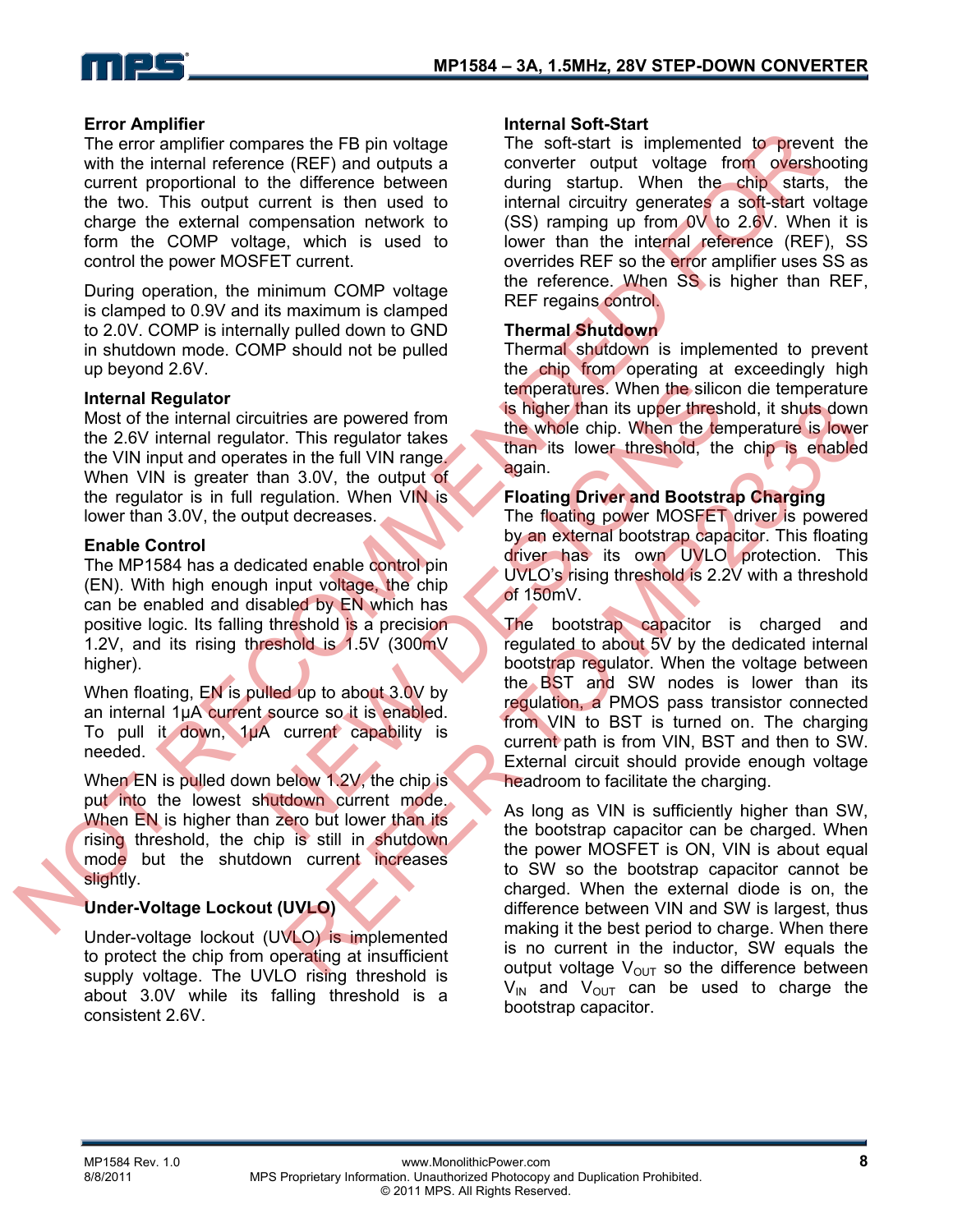At higher duty cycle operation condition, the time period available to the bootstrap charging is less so the bootstrap capacitor may not be sufficiently charged.

In case the internal circuit does not have sufficient voltage and the bootstrap capacitor is not charged, extra external circuitry can be used to ensure the bootstrap voltage is in the normal operational region. Refer to *External Bootstrap Diode* in Application section.

The DC quiescent current of the floating driver is about 20µA. Make sure the bleeding current at the SW node is higher than this value, such that:

$$
I_{O} + \frac{V_{O}}{(R1 + R2)} > 20 \mu A
$$

#### **Current Comparator and Current Limit**

The power MOSFET current is accurately sensed via a current sense MOSFET. It is then fed to the high speed current comparator for the current mode control purpose. The current comparator takes this sensed current as one of its inputs. When the power MOSFET is turned on, the comparator is first blanked till the end of the turn-on transition to avoid noise issues. The comparator then compares the power switch current with the COMP voltage. When the sensed current is higher than the COMP voltage, the comparator output is low, turning off the power MOSFET. The cycle-by-cycle maximum current of the internal power MOSFET is internally limited. the principal of the bootstrap charges and the method with the method with the method with the method with the method with the method with the method is the distribution of the proportion of the proportion of the proporti The termain initial value, such the second is a solution of ensingled and the termain initial value of  $R_{\text{freq}}$  and the internal supply rain current is accurately and the internal supply rain and the internal supply rain  $\frac{1}{2}$ <br>  $\frac{1}{2}$ <br>  $\frac{1}{2}$ <br>  $\frac{1}{2}$ <br>
Current Limit<br>
Current Limit<br>
Current Limit<br>
Current is accurately<br>
and the internal supply rail are then pulled<br>
e MOSFET. It is then<br>
and the internal supply rail are then pul

#### **Startup and Shutdown**

If both VIN and EN are higher than their appropriate thresholds, the chip starts. The reference block starts first, generating stable reference voltage and currents, and then the internal regulator is enabled. The regulator provides stable supply for the remaining circuitries.

While the internal supply rail is up, an internal timer holds the power MOSFET OFF for about 50µs to blank the startup glitches. When the internal soft-start block is enabled, it first holds its SS output low to ensure the remaining circuitries are ready and then slowly ramps up.

Three events can shut down the chip: EN low, VIN low and thermal shutdown. In the shutdown procedure, power MOSFET is turned off first to avoid any fault triggering. The COMP voltage and the internal supply rail are then pulled down.

#### **Programmable Oscillator**

The MP1584 oscillating frequency is set by an external resistor, R<sub>freq</sub> from the FREQ pin to ground. The value of Rfreq can be calculated from:

$$
R_{\text{freq}}(k\Omega) = \frac{180000}{\left[f_s(kHz)\right]^{1.1}}
$$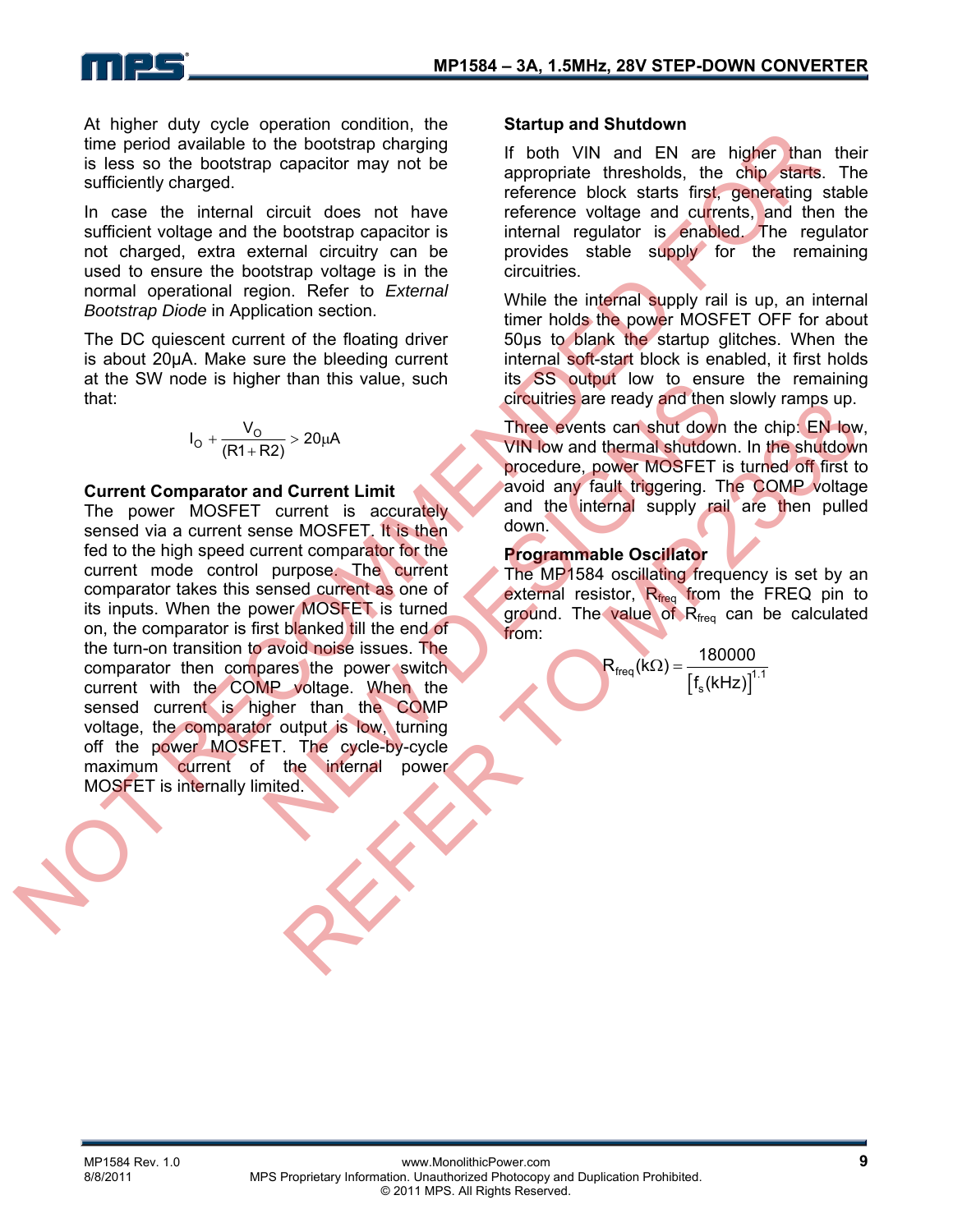### **APPLICATION INFORMATION COMPONENT SELECTION**

#### **Setting the Output Voltage**

The output voltage is set using a resistive voltage divider from the output voltage to FB pin. The voltage divider divides the output voltage down to the feedback voltage by the ratio:

$$
V_{FB} = V_{OUT} \frac{R2}{R1 + R2}
$$

Thus the output voltage is:

$$
V_{OUT} = V_{FB} \frac{(R1 + R2)}{R2}
$$

About 20µA current from high side BS circuitry can be seen at the output when the MP1584 is at no load. In order to absorb this small amount of current, keep R2 under 40KΩ. A typical value for R2 can be 40.2kΩ. With this value, R1 can be determined by:

$$
R1 = 50.25 \times (V_{OUT} - 0.8)(k\Omega)
$$

For example, for a 3.3V output voltage, R2 is 40.2kΩ, and R1 is 127kΩ.

#### **Inductor**

The inductor is required to supply constant current to the output load while being driven by the switched input voltage. A larger value inductor will result in less ripple current that will result in lower output ripple voltage. However, the larger value inductor will have a larger physical size, higher series resistance, and/or lower saturation current. **APPLICATION INFORMATION**<br>
COMPONENT SELECTION INFORMATION<br>
Set is set using the output voltage<br>
The output voltage the set is set using a resistive<br>
The inductor to be approximately 90%<br>
which are the set in the present  $\frac{(R1+R2)}{R2}$ <br>
In high side BS circuity<br>
but when the MP1584 is<br>
but when the MP1584 is<br>
but when the MP1584 is<br>
the maximum inductor that will<br>
the maximum inductor peak<br>
inductor current can be calcul<br>
moder 40KΩ. A t

A good rule for determining the inductance to use is to allow the peak-to-peak ripple current in the inductor to be approximately 30% of the maximum switch current limit. Also, make sure that the peak inductor current is below the maximum switch current limit. The inductance value can be calculated by:

$$
L1 = \frac{V_{OUT}}{f_S \times \Delta I_L} \times \left(1 - \frac{V_{OUT}}{V_{IN}}\right)
$$

Where Vout is the output voltage, VIN is the input voltage, fs is the switching frequency, and ΔIL is the peak-to-peak inductor ripple current.

Choose an inductor that will not saturate under the maximum inductor peak current. The peak inductor current can be calculated by:

$$
I_{LP} = I_{LOAD} + \frac{V_{OUT}}{2 \times f_S \times L1} \times \left(1 - \frac{V_{OUT}}{V_{IN}}\right)
$$

Where I<sub>LOAD</sub> is the load current

Table 1 lists a number of suitable inductors from various manufacturers. The choice of which style inductor to use mainly depends on the price vs. size requirements and any EMI R2<br>
Thigh side BS circuity<br>
when the MP1584 is circuity<br>
when the MP1884 in maximum inductor peak enters werent. The peak<br>
orb this small amount<br>
on this small amount<br>
on this small amount<br>
the dustrial inductor current c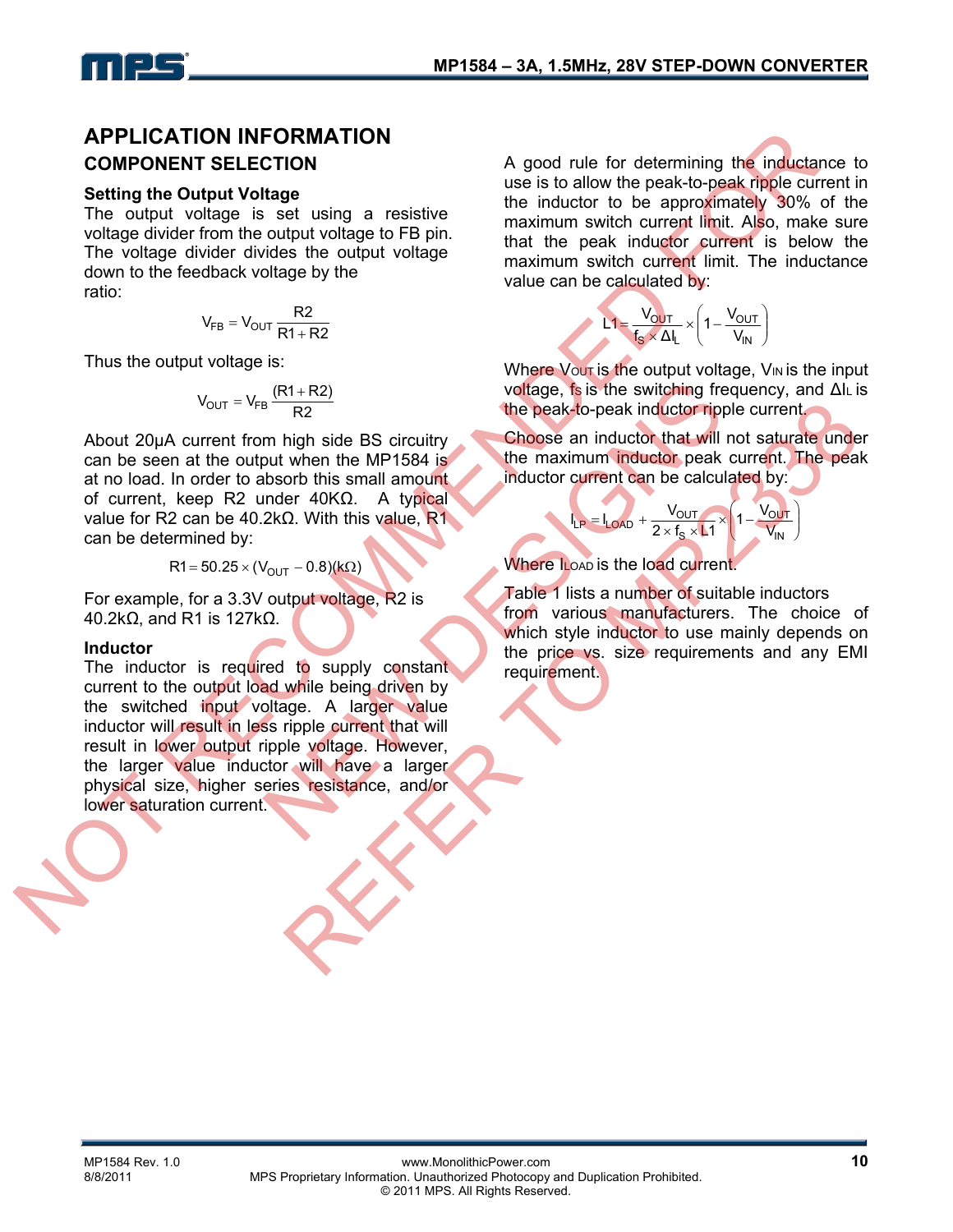|                                                                     | Table 1-Inductor Selection Guide     |                                                                                                                                                                                                                                                                                                                                                                                                        |                    |                                                                                              |                                                                                                                                                                                                                                                                                                                                                                                                                                     |  |
|---------------------------------------------------------------------|--------------------------------------|--------------------------------------------------------------------------------------------------------------------------------------------------------------------------------------------------------------------------------------------------------------------------------------------------------------------------------------------------------------------------------------------------------|--------------------|----------------------------------------------------------------------------------------------|-------------------------------------------------------------------------------------------------------------------------------------------------------------------------------------------------------------------------------------------------------------------------------------------------------------------------------------------------------------------------------------------------------------------------------------|--|
| <b>Part Number</b>                                                  |                                      | Inductance (µH)                                                                                                                                                                                                                                                                                                                                                                                        | Max DCR $(\Omega)$ | <b>Current Rating (A)</b>                                                                    | <b>Dimensions</b><br>$L \times W \times H$ (mm <sup>3</sup> )                                                                                                                                                                                                                                                                                                                                                                       |  |
| <b>Wurth Electronics</b>                                            |                                      |                                                                                                                                                                                                                                                                                                                                                                                                        |                    |                                                                                              |                                                                                                                                                                                                                                                                                                                                                                                                                                     |  |
| 7447789003                                                          |                                      | 3.3                                                                                                                                                                                                                                                                                                                                                                                                    | 0.024              | 3.42                                                                                         | 7.3x7.3x3.2                                                                                                                                                                                                                                                                                                                                                                                                                         |  |
| 744066100                                                           |                                      | 10                                                                                                                                                                                                                                                                                                                                                                                                     | 0.035              | 3.6                                                                                          | 10x10x3.8                                                                                                                                                                                                                                                                                                                                                                                                                           |  |
| 744771115                                                           |                                      | 15                                                                                                                                                                                                                                                                                                                                                                                                     | 0.025              | 3.75                                                                                         | 12x12x6                                                                                                                                                                                                                                                                                                                                                                                                                             |  |
| 744771122                                                           |                                      | 22                                                                                                                                                                                                                                                                                                                                                                                                     | 0.031              | 3.37                                                                                         | 12x12x6                                                                                                                                                                                                                                                                                                                                                                                                                             |  |
| <b>TDK</b>                                                          |                                      |                                                                                                                                                                                                                                                                                                                                                                                                        |                    |                                                                                              |                                                                                                                                                                                                                                                                                                                                                                                                                                     |  |
| RLF7030T-3R3                                                        |                                      | 3.3                                                                                                                                                                                                                                                                                                                                                                                                    | 0.02               | 4.1                                                                                          | 7.3x6.8x3.2                                                                                                                                                                                                                                                                                                                                                                                                                         |  |
| RLF7030T-4R7                                                        |                                      | 4.7                                                                                                                                                                                                                                                                                                                                                                                                    | 0.031              | 3.4                                                                                          | 7.3x6.8x3.2                                                                                                                                                                                                                                                                                                                                                                                                                         |  |
| SLF10145T-100                                                       |                                      | 10                                                                                                                                                                                                                                                                                                                                                                                                     | 0.0364             | $\overline{3}$                                                                               | 10.1x10.1x4.5                                                                                                                                                                                                                                                                                                                                                                                                                       |  |
| SLF12565T-220M3R5                                                   |                                      | 22                                                                                                                                                                                                                                                                                                                                                                                                     | 0.0316             | 3.5                                                                                          | 12.5x12.5x6.5                                                                                                                                                                                                                                                                                                                                                                                                                       |  |
| <b>Toko</b>                                                         |                                      |                                                                                                                                                                                                                                                                                                                                                                                                        |                    |                                                                                              |                                                                                                                                                                                                                                                                                                                                                                                                                                     |  |
| FDV0630-3R3M                                                        |                                      | 3.3                                                                                                                                                                                                                                                                                                                                                                                                    | 0.031              | 4.3                                                                                          | 7.7x7x3                                                                                                                                                                                                                                                                                                                                                                                                                             |  |
| FDV0630-4R7M                                                        |                                      | 4.7                                                                                                                                                                                                                                                                                                                                                                                                    | 0.049              | 3.3                                                                                          | 7.7x7x3                                                                                                                                                                                                                                                                                                                                                                                                                             |  |
| 919AS-100M                                                          |                                      | 10                                                                                                                                                                                                                                                                                                                                                                                                     | 0.0265             | 4.3                                                                                          | 10.3x10.3x4.5                                                                                                                                                                                                                                                                                                                                                                                                                       |  |
| 919AS-160M                                                          |                                      | 16                                                                                                                                                                                                                                                                                                                                                                                                     | 0.0492             | 3.3                                                                                          | 10.3x10.3x4.5                                                                                                                                                                                                                                                                                                                                                                                                                       |  |
| 919AS-220M                                                          |                                      |                                                                                                                                                                                                                                                                                                                                                                                                        |                    |                                                                                              |                                                                                                                                                                                                                                                                                                                                                                                                                                     |  |
|                                                                     |                                      | 22                                                                                                                                                                                                                                                                                                                                                                                                     | 0.0776             | $3^{\circ}$                                                                                  | 10.3x10.3x4.5                                                                                                                                                                                                                                                                                                                                                                                                                       |  |
| <b>Output Rectifier Diode</b><br>lists<br>example<br>manufacturers. | Schottky                             | The output rectifier diode supplies the current to<br>the inductor when the high-side switch is off. To<br>reduce losses due to the diode forward voltage<br>and recovery times, use a Schottky diode.<br>Choose a diode whose maximum reverse<br>voltage rating is greater than the maximum<br>input voltage, and whose current rating is<br>greater than the maximum load current. Table 2<br>diodes | and                | <b>Input Capacitor</b><br>electrolytic capacitors may also suffice.<br>maximum load current. |                                                                                                                                                                                                                                                                                                                                                                                                                                     |  |
|                                                                     |                                      | <b>Table 2-Diode Selection Guide</b>                                                                                                                                                                                                                                                                                                                                                                   |                    |                                                                                              |                                                                                                                                                                                                                                                                                                                                                                                                                                     |  |
| <b>Diodes</b>                                                       | Voltage/<br><b>Current</b><br>Rating | <b>Manufacturer</b>                                                                                                                                                                                                                                                                                                                                                                                    |                    |                                                                                              | The input current to the step-down converter is<br>discontinuous, therefore a capacitor is required to<br>supply the AC current to the step-down converter<br>while maintaining the DC input voltage. Use low<br><b>ESR</b> capacitors for the best performance. Ceramic<br>capacitors are preferred, but tantalum or low-ESF<br>For simplification, choose the input capacitor<br>with RMS current rating greater than half of the |  |
| B340A-13-F<br>CMSH3-40MA                                            | 40V, 3A<br>40V, 3A                   | Diodes Inc.<br><b>Central Semi</b>                                                                                                                                                                                                                                                                                                                                                                     |                    |                                                                                              |                                                                                                                                                                                                                                                                                                                                                                                                                                     |  |

### **Table 1—Inductor Selection Guide**

#### **Output Rectifier Diode**

#### **Table 2—Diode Selection Guide**

| Voltage/<br><b>Current</b><br>Rating | <b>Manufacturer</b> |  |  |
|--------------------------------------|---------------------|--|--|
| 40V, 3A                              | Diodes Inc.         |  |  |
| 40V, 3A                              | <b>Central Semi</b> |  |  |
|                                      |                     |  |  |

#### **Input Capacitor**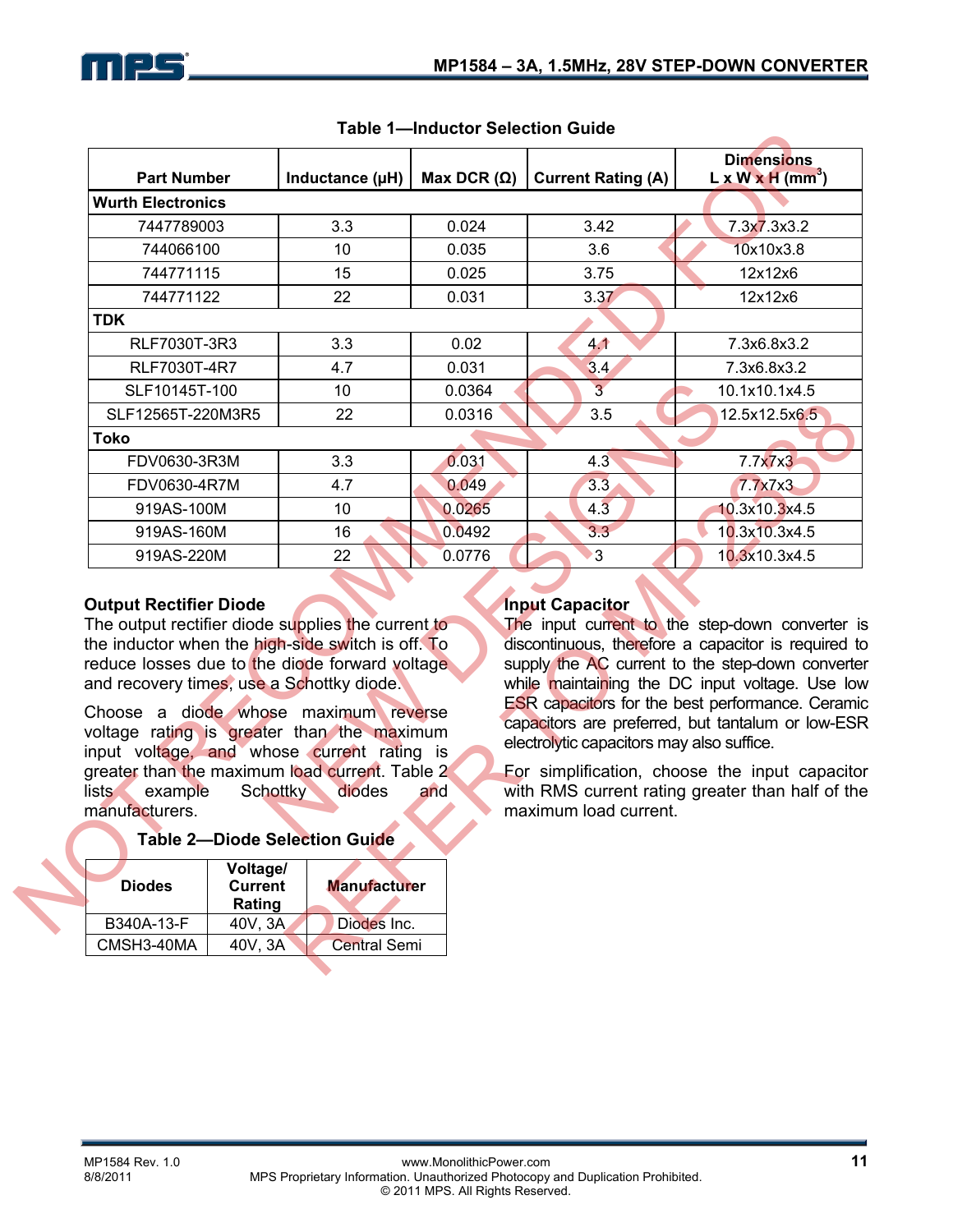

The input capacitor (C1) can be electrolytic, tantalum or ceramic. When using electrolytic or tantalum capacitors, a small, high quality ceramic capacitor, i.e. 0.1μF, should be placed as close to the IC as possible. When using ceramic capacitors, make sure that they have enough capacitance to provide sufficient charge to prevent excessive voltage ripple at input. The input voltage ripple caused by capacitance can be estimated by: the<br>number coeffront (Signal method coeffront of the state of the state of the state of the<br>method coeffront of the state of the state of the state of the state of<br>the coeffront coeffront in the coeffront of the state of

$$
\Delta V_{IN} = \frac{I_{LOAD}}{f_S \times C1} \times \frac{V_{OUT}}{V_{IN}} \times \left(1 - \frac{V_{OUT}}{V_{IN}}\right)
$$

#### **Output Capacitor**

The output capacitor (C2) is required to maintain the DC output voltage. Ceramic, tantalum, or low ESR electrolytic capacitors are recommended. Low ESR capacitors are preferred to keep the output voltage ripple low. The output voltage ripple can be estimated by:

$$
\Delta V_{OUT} = \frac{V_{OUT}}{f_s \times L} \times \left(1 - \frac{V_{OUT}}{V_{IN}}\right) \times \left(R_{ESR} + \frac{1}{8 \times f_s \times C2}\right)
$$

Where  $L$  is the inductor value and  $R_{FSR}$  is the equivalent series resistance (ESR) value of the output capacitor.

In the case of ceramic capacitors, the impedance at the switching frequency is dominated by the capacitance. The output voltage ripple is mainly caused by the capacitance. For simplification, the output voltage ripple can be estimated by: (C2) is required to 200V/V; Gcs is the<br>theut voltage. Ceramic,<br>lectrolytic capacitors are<br>ESR capacitors are<br>the the system has two poles of<br>the example of the system has two poles of<br>e can be estimated by<br>the system has

$$
\Delta V_{OUT} = \frac{V_{OUT}}{8 \times f_s^2 \times L \times C2} \times \left(1 - \frac{V_{OUT}}{V_{IN}}\right)
$$

In the case of tantalum or electrolytic capacitors, the ESR dominates the impedance at the switching frequency. For simplification, the output ripple can be approximated to:

$$
\Delta V_{OUT} = \frac{V_{OUT}}{f_s \times L} \times \left(1 - \frac{V_{OUT}}{V_{IN}}\right) \times R_{ESR}
$$

The characteristics of the output capacitor also affect the stability of the regulation system. The MP1584 can be optimized for a wide range of capacitance and ESR values.

#### **Compensation Components**

MP1584 employs current mode control for easy compensation and fast transient response. The system stability and transient response are controlled through the COMP pin. COMP pin is the output of the internal error amplifier. A series capacitor-resistor combination sets a pole-zero combination to control the characteristics of the control system. The DC gain of the voltage feedback loop is given by:

$$
A_{\text{VDC}} = R_{\text{LOAD}} \times G_{\text{CS}} \times A_{\text{VEA}} \times \frac{V_{\text{FB}}}{V_{\text{OUT}}}
$$

Where Avea is the error amplifier voltage gain, 200V/V; GCS is the current sense transconductance, 9A/V; RLOAD is the load resistor value.

The system has two poles of importance. One is due to the compensation capacitor (C3), the output resistor of error amplifier. The other is due to the output capacitor and the load resistor. These poles are located at: C2) is required to 200V/V; Gcs is the current sensor<br>
trolytic capacitors are<br>
trolytic capacitors are<br>
SR capacitors are<br>
the system has two poles of importance. One<br>
with voltage riple low<br>
and be stimated by<br>
with the

$$
f_{P1} = \frac{G_{EA}}{2\pi \times C3 \times A_{VEA}}
$$

$$
f_{P2} = \frac{1}{2\pi \times C2 \times R_{LOAD}}
$$

Where, G<sub>EA</sub> is the error amplifier transconductance, 60μA/V.

The system has one zero of importance, due to the compensation capacitor (C3) and the compensation resistor (R3). This zero is located at:

$$
f_{Z1} = \frac{1}{2\pi \times C3 \times R3}
$$

The system may have another zero of importance, if the output capacitor has a large capacitance and/or a high ESR value. The zero, due to the ESR and capacitance of the output capacitor, is located at:

$$
f_{ESR} = \frac{1}{2\pi \times C2 \times R_{ESR}}
$$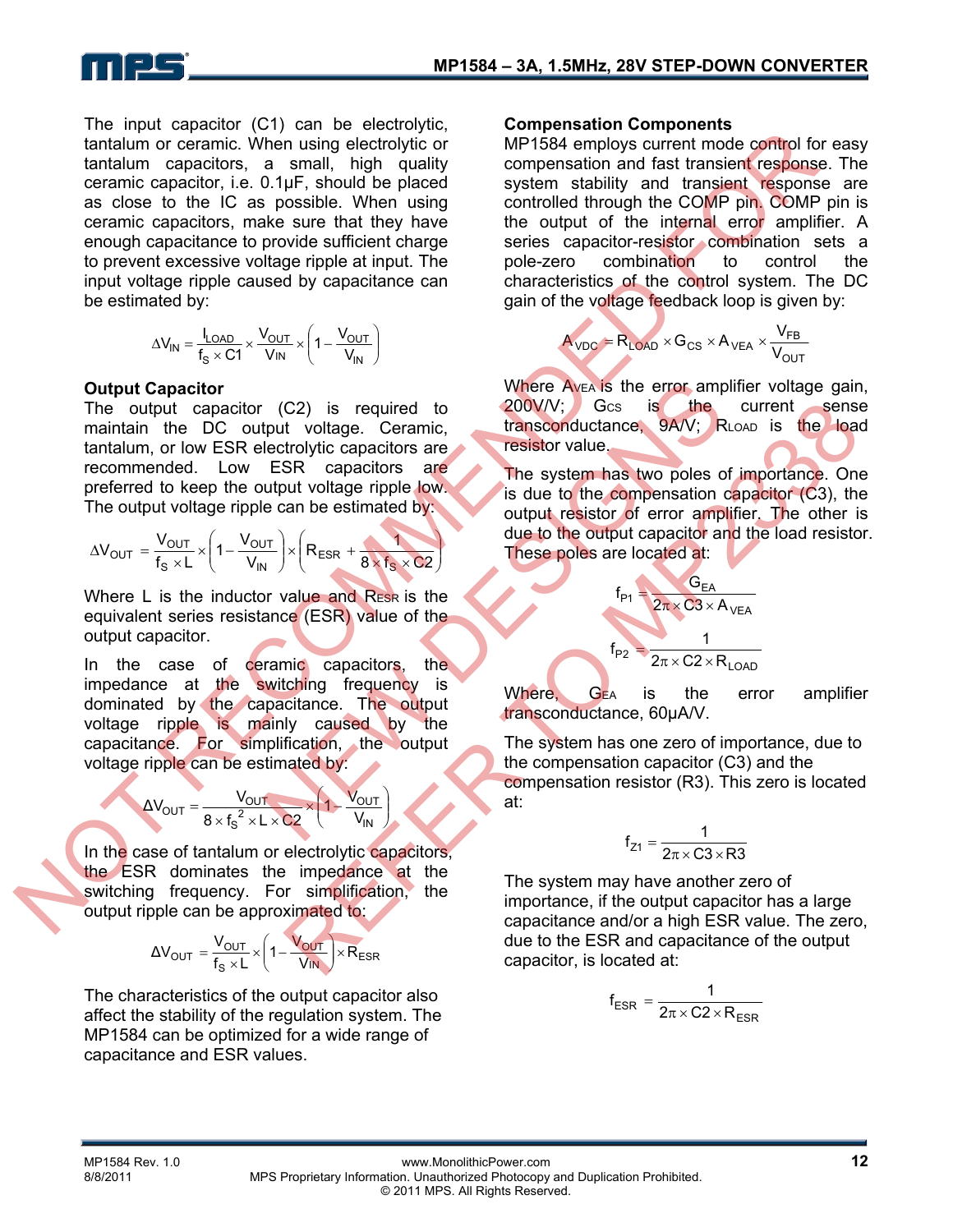In this case (as shown in Figure 2), a third pole set by the compensation capacitor (C6) and the compensation resistor (R3) is used to compensate the effect of the ESR zero on the loop gain. This pole is located at:

$$
f_{P3} = \frac{1}{2\pi \times C6 \times R3}
$$

The goal of compensation design is to shape the converter transfer function to get a desired loop gain. The system crossover frequency where the feedback loop has the unity gain is important. Lower crossover frequencies result in slower line and load transient responses, while higher crossover frequencies could cause system unstable. A good rule of thumb is to set the crossover frequency to approximately onetenth of the switching frequency. The Table 3 lists the typical values of compensation components for some standard output voltages with various output capacitors and inductors. The values of the compensation components have been optimized for fast transient responses and good stability at given conditions. set by the compensation capacitor (C6) and the compensation capacitor (26) and the compensation capacitor (26) and the difference of the difference of the ESR zero on the<br>
scorperation resistor (R3) is used to the ESR zer and transient responses,<br>
frequencies could cause of the stell of thum is to set<br>
of rule of thum is to set<br>
the alues of compensation<br>
frequency. The Table 3<br>
ues of compensation<br>
transient and output voltages<br>
the secon

| Determine if the second compensation<br>capacitor (C6) is required. It is required if the<br>ESR zero of the output capacitor is located at<br>less than half of the switching frequency, or the |
|--------------------------------------------------------------------------------------------------------------------------------------------------------------------------------------------------|
|                                                                                                                                                                                                  |
| this is the case, then add the second<br>compensation capacitor (C6) to set the pole f                                                                                                           |
| at the location of the ESR zero. Determine the                                                                                                                                                   |
|                                                                                                                                                                                                  |
|                                                                                                                                                                                                  |
|                                                                                                                                                                                                  |
|                                                                                                                                                                                                  |
|                                                                                                                                                                                                  |
|                                                                                                                                                                                                  |

1. Choose the compensation resistor (R3) to set the desired crossover frequency. Determine the R3 value by the following equation:

$$
R3 = \frac{2\pi \times C2 \times f_C}{G_{EA} \times G_{CS}} \times \frac{V_{OUT}}{V_{FB}}
$$

Where fc is the desired crossover frequency.

2. Choose the compensation capacitor (C3) to achieve the desired phase margin. For applications with typical inductor values, setting the compensation zero, fz1, below one forth of the crossover frequency provides sufficient phase margin. Determine the C3 value by the following equation:



$$
\frac{1}{2\pi \times C2 \times R_{ESR}} < \frac{f_S}{2}
$$

$$
C6=\frac{C2\times R_{ESR}}{R3}
$$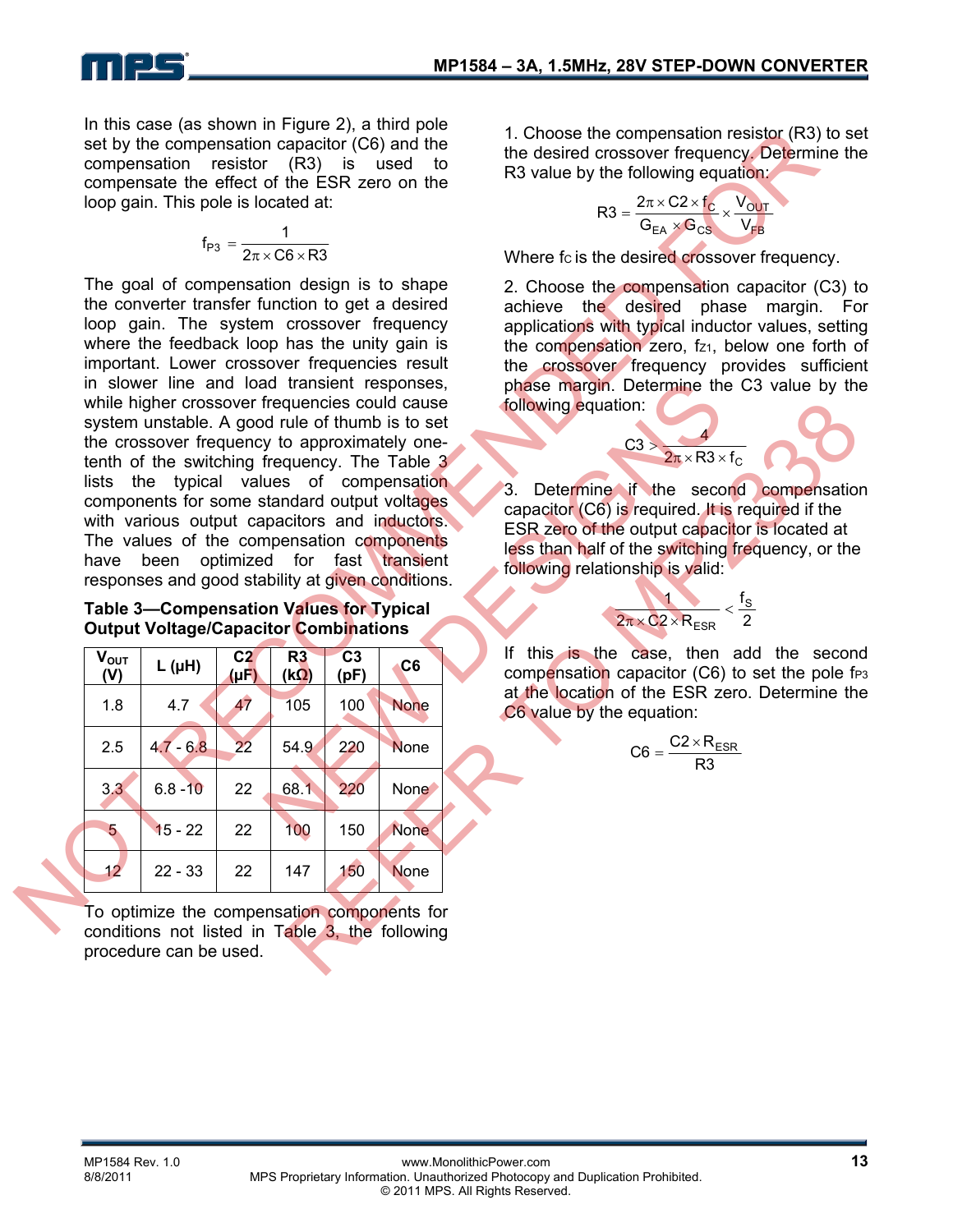

#### **High Frequency Operation**

The switching frequency of MP1584 can be programmed up to 1.5MHz with an external resistor.

With higher switching frequencies, the inductive reactance  $(X_L)$  of capacitor comes to dominate, so that the ESL of input/output capacitor determines the input/output ripple voltage at higher switching frequency. As a result of that, high frequency ceramic capacitor is strongly recommended as input decoupling capacitor and output filtering capacitor for such high frequency operation.

Layout becomes more important when the device switches at higher frequency. It is essential to place the input decoupling capacitor, catch diode and the MP1584 (Vin pin, SW pin and PGND) as close as possible, with traces that are very short and fairly wide. This can help to greatly reduce the voltage spike on SW node, and lower the EMI noise level as well.

Try to run the feedback trace as far from the inductor and noisy power traces as possible. It is often a good idea to run the feedback trace on the side of the PCB opposite of the inductor with a ground plane separating the two. The compensation components should be placed closed to the MP1584. Do not place the compensation components close to or under high dv/dt SW node, or inside the high di/dt power loop. If you have to do so, the proper ground plane must be in place to isolate those. Switching loss is expected to be increased at high switching frequency. To help to improve the thermal conduction, a grid of thermal vias can be created right under the exposed pad. It is recommended that they be small (15mil barrel diameter) so that the hole is essentially filled up during the plating process, thus aiding conduction to the other side. Too large a hole can cause 'solder wicking' problems during the reflow soldering process. The pitch (distance between the centers) of several such thermal vias in an area is typically 40mil. The widthing tequency of MP1594 can be encomparated that an edgew<br>the higher switching frequencies, the inductive system. This helps import with the instantant with the present that a<br>set of the SV and an external of the S Example the input of the interest of the interest of the interest of the interest of the interest of the special of the special of the special of the special of the special of the special of the special of the special of

#### **External Bootstrap Diode**

It is recommended that an external bootstrap diode be added when the input voltage is no greater than 5V or the 5V rail is available in the system. This helps improve the efficiency of the regulator. The bootstrap diode can be a low cost one such as IN4148 or BAT54.



### **Figure 2—External Bootstrap Diode**

This diode is also recommended for high duty cycle operation (when  $V_{\text{OUT}}/V_{\text{IN}} > 65\%)$  or low V<sub>IN</sub> (<5Vin) applications.

At no load or light load, the converter may operate in pulse skipping mode in order to maintain the output voltage in regulation. Thus there is less time to refresh the BS voltage. In order to have enough gate voltage under such operating conditions, the difference of  $V_{IN} - V_{OUT}$ should be greater than 3V. For example, if the  $V_{\text{OUT}}$  is set to 3.3V, the V<sub>IN</sub> needs to be higher than  $3.3V+3V=6.3V$  to maintain enough BS voltage at no load or light load. To meet this requirement, EN pin can be used to program moralit with the Mission of the Mission of the Mission of the Mission of the Mission of the Mission of the Mission of the Mission of the Mission of the three these the control of the more than the reduced as well. At no l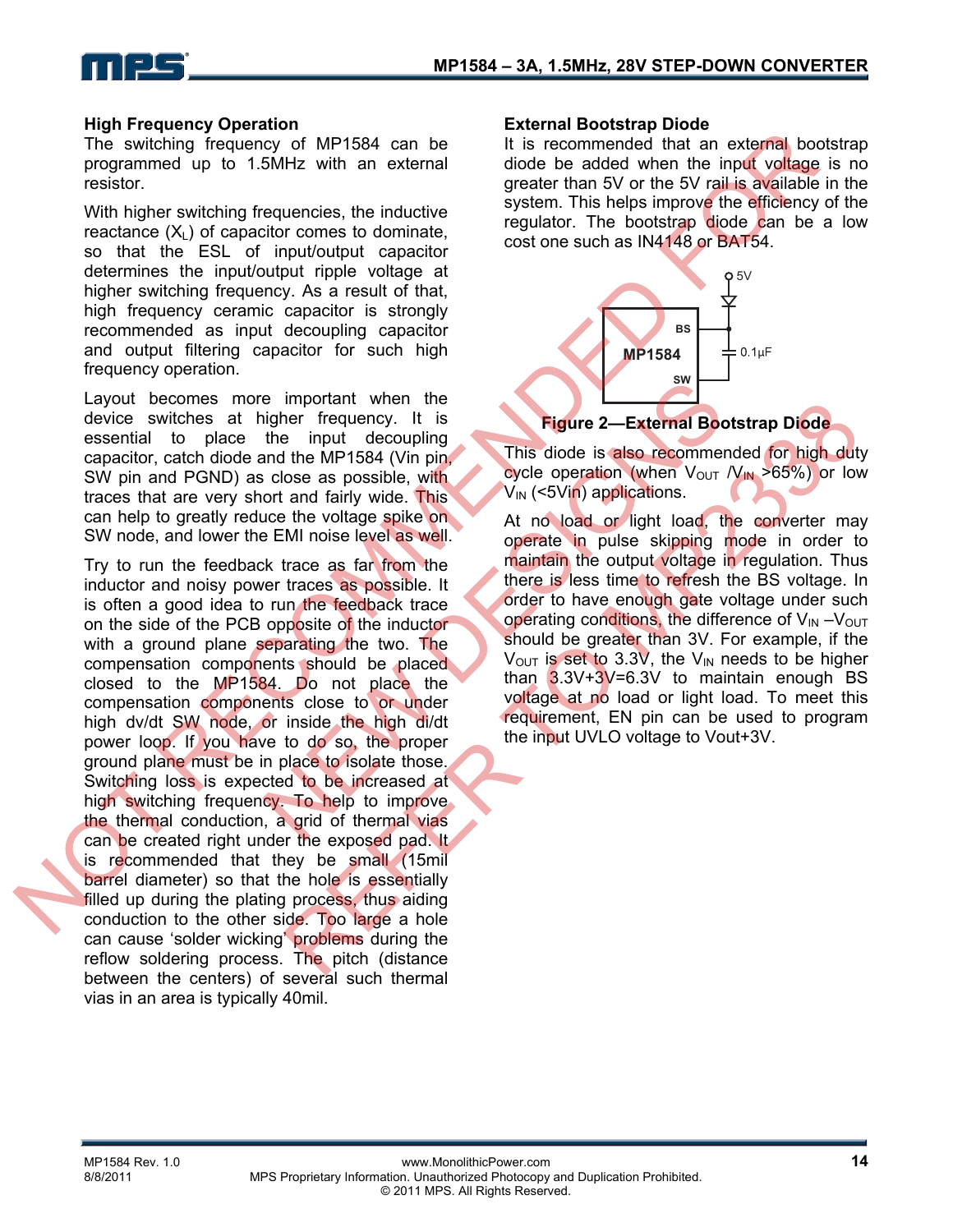

### **TYPICAL APPLICATION CIRCUITS**

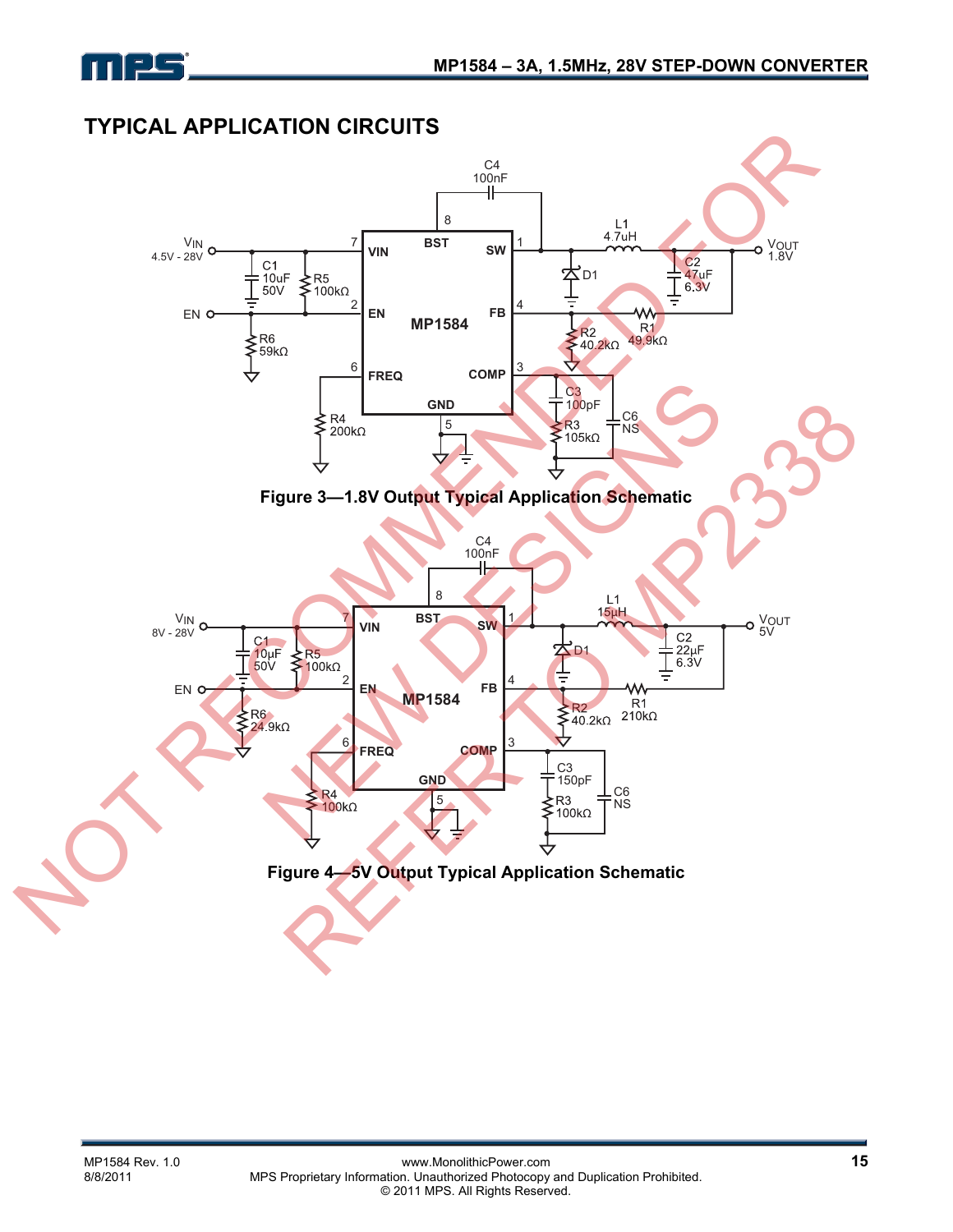

### **PCB LAYOUT GUIDE**

PCB layout is very important to achieve stable operation. It is highly recommended to duplicate EVB layout for optimum performance.

If change is necessary, please follow these guidelines and take Figure 5 for reference.

- 1) Keep the path of switching current short and minimize the loop area formed by Input cap, high-side MOSFET and external switching diode.
- 2) Bypass ceramic capacitors are suggested to be put close to the  $V_{IN}$  Pin.
- 3) Ensure all feedback connections are short and direct. Place the feedback resistors and compensation components as close to the chip as possible.
- 4) Route SW away from sensitive analog areas such as FB.
- 5) Connect IN, SW, and especially GND respectively to a large copper area to cool the chip to improve thermal performance and long-term reliability.